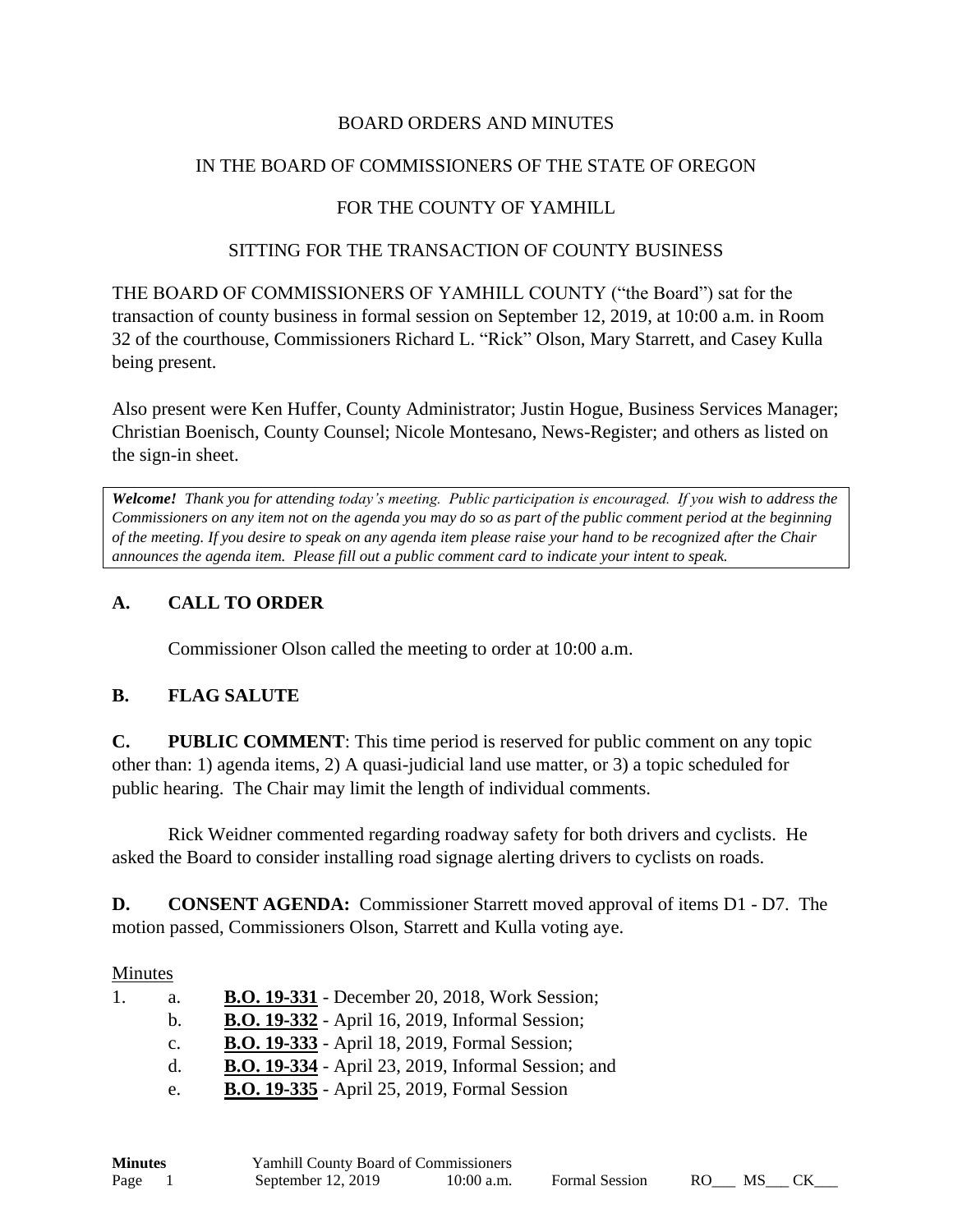Contracts & Grants

2. **B.O. 19-336** - Approval of Intergovernmental Agreement #14332 between Yamhill County and Oregon Youth Authority (OYA) for individual youth support services, effective July 1, 2019 through June 30, 2021, allocation not-to-exceed \$19,272.

3. **B.O. 19-337** - Approval of Agreement #159357 between Health and Human Services Family & Youth Programs and Oregon Health Authority (OHA) for Parent-Child Interactive Therapy (PCIT) program funding, effective July 1, 2019 through June 30, 2021, in the amount of \$115,000.

4. **B.O. 19-338** - Approval of Amendment #2 to Agreement #154686 (B.O. 17-250) between Yamhill County Health and Human Services and Oregon Health Authority (OHA) to increase licensing fees for Environmental Health Services.

5. **B.O. 19-339** - Approval of a contract employment agreement between Yamhill County and Terri Stenlund for Jail medical audit services at the rate of \$57.70/hour and a quarterly lump sum payment of \$42.50, effective September 1, 2019 through June 30, 2021.

# Vehicles

6. **B.O. 19-340** - Approval for Public Works to purchase a Caterpillar CB7 Roller from Peterson Caterpillar of Hillsboro in the amount of \$111,990.

# Plans

7. **B.O. 19-341** - Adopt the Yamhill County Transit Area Civil Rights Title VI and Limited English Proficiency Plan for 2019-22.

# **E. OLD BUSINESS:** None.

**F. OTHER BUSINESS** (Add-ons and non-consent items): None.

**G. PUBLIC HEARINGS:** None.

# **H. ANNOUNCEMENTS:**

1. For information on county advisory committee vacancies, please refer to the county's website, [https://www.co.yamhill.or.us/content/board-commissioners-committees,](https://www.co.yamhill.or.us/content/board-commissioners-committees) or call the Board of Commissioners' office at 503-434-7501 or 503-554-7801 (toll-free from Newberg).

2. For questions regarding accessibility or to request an accommodation contact the Board of Commissioners' office at (503)-434-7501 or (503)-554-7801 (toll-free from Newberg) or email at [bocinfo@co.yamhill.or.us](mailto:bocinfo@co.yamhill.or.us)